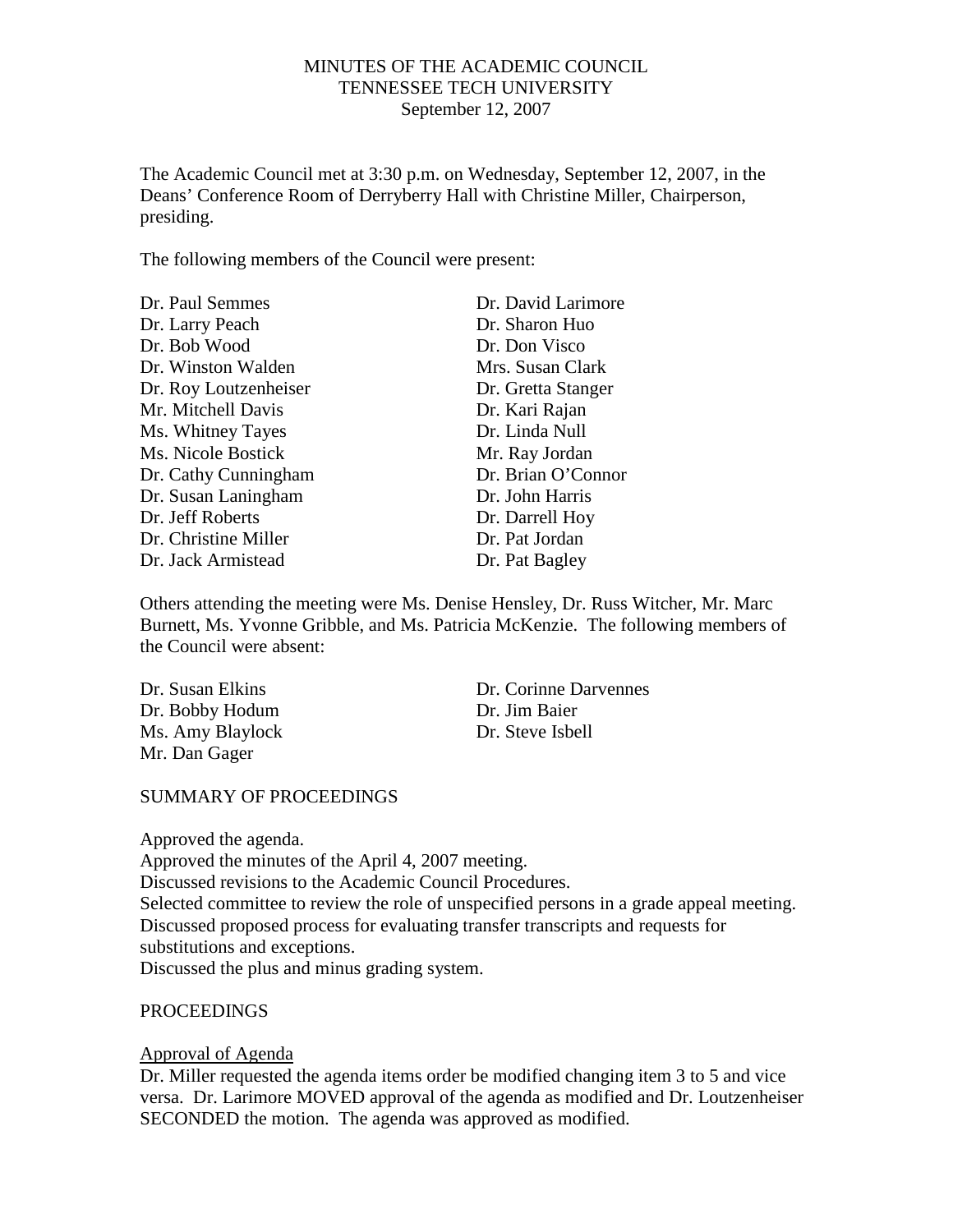# Approval of the Minutes of the April 4, 2007 Meeting

Two corrections to the minutes were noted: Dr. Don Visco was present at the meeting and the spelling of "losing" in the last paragraph, last page. Dr. Stanger MOVED approval of the minutes as corrected, and Dr. Larimore SECONDED the motion. The minutes were APPROVED as corrected and will be corrected on the web site.

#### Revisions to Academic Council Procedures

Dr. Armistead stated that the President's Office sent an email to all university standing committees to review their committee procedures due to the fact that the School of Nursing is now merged with the College of Agricultural and Human Sciences. This would reduce the number of total members to thirty and number of faculty to eighteen. Dr. Armistead also stated that even though the School of Interdisciplinary Studies and Extended Education does not have designated faculty, there may be a need for a faculty representative from the School. Dr. Harris stated that he is considered faculty for the School, as well as three other faculty teaching for RODP. He could represent the School on the Council as an elected member at-large. The procedures will be revised and sent to the Council for their vote.

#### Role of Unspecified Persons in a Grade Appeal Meeting

A copy of an email was distributed to the Council on this subject (copy attached). Dr. Armistead asked that the Council review the current policy, which appears in the *Faculty Handbook* and *Student Handbook*. The current policy specifies who is to be present at various meetings (chair, faculty member, student). However, it does not specify if anyone else can be in these meetings. A practice exists, but there is no policy. Mr. Burnett stated that on the non-academic side of judicial issues there is a policy which says students must tell them in advance who will attend the hearing. He has spoken with TBR legal counsel and they will be glad to review a draft policy for the Council. After some discussion, Dr. Null, Dr. Loutzenheiser, and Dr. Wood will work with Mr. Burnett to study this issue.

## Proposed Process for Evaluating Transfer Transcripts and Requests for Substitutions and Exceptions

Dr. Armistead distributed the proposal and two forms for the Council to review (see attachment). These are working procedures being developed between the Academic Affairs Office, Records Office, and the Deans. The desire is to streamline the process for evaluating these items. This will place more responsibility in the deans and department chairs offices to handle cases that involve their majors. It will also give an official role to the chair of the General Education Committee for areas that are not major specific. He asked that the Council review this and discuss further at the next meeting.

#### Plus and Minus Grading System

Dr. Miller stated that Dr. Barker had suggested that the Council revisit the issue of TTU using the plus and minus grading system. She stated that for the TBR four-year institutions ETSU, MTSU, and Memphis allow plus and minus grades. Whereas, APSU, TSU, and TTU do not allow the plus and minus grades. Dr. Witcher was present to express his concern, based on feedback from his students, as to if there is a plus grade, why do you have to have a minus grade. He would recommend allowing plus grades only. Others have believed that if you have a plus, you must have a minus. It was recommended that the grading policy not be changed until after Banner was up and running for a year or more. After much discussion, Ms. Nicole Bostick said she would